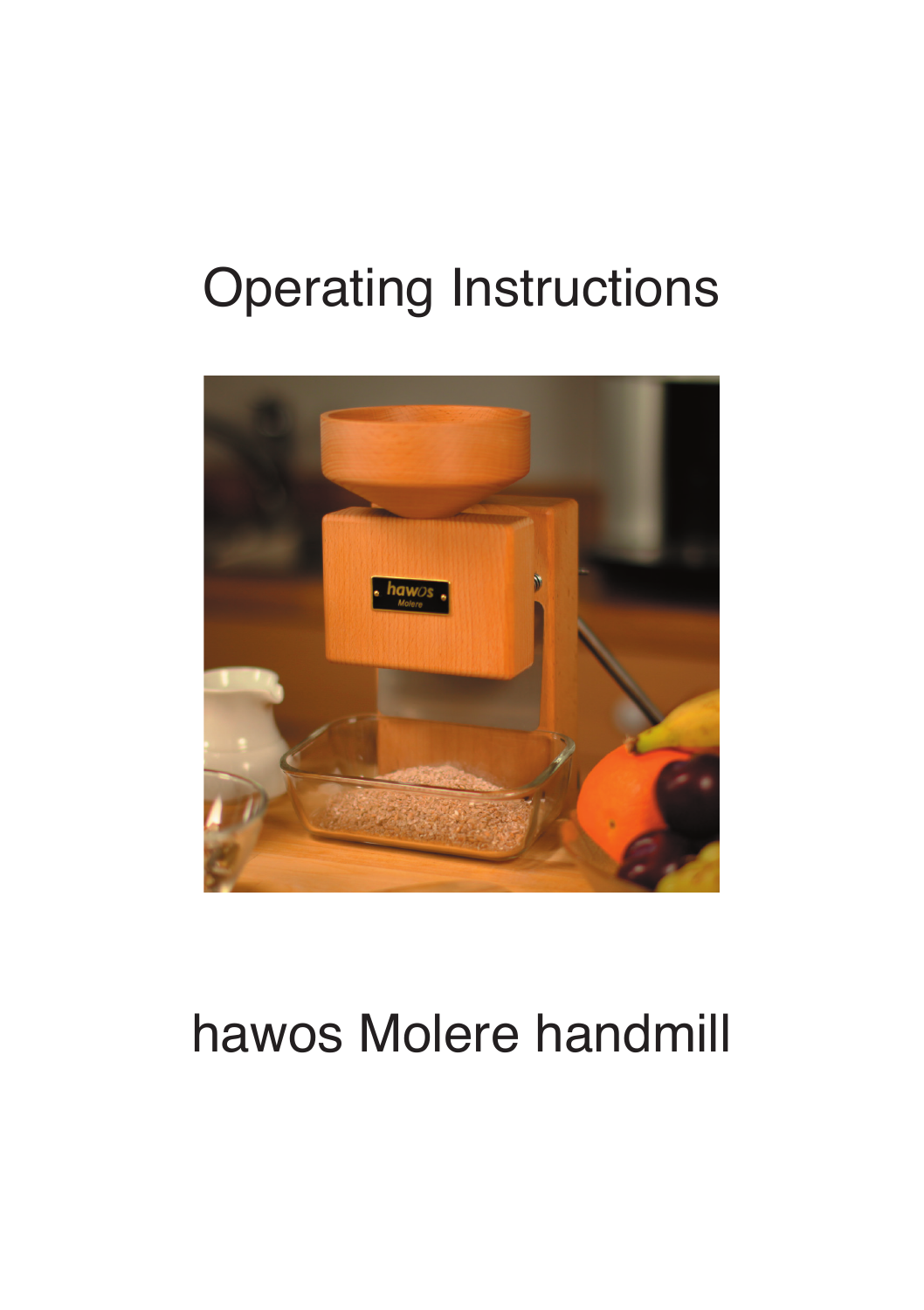### **Operating Instructions**

Congratulations on your new hawos Molere hand-operated grain mill!

To ensure that you enjoy your new grain mill for a long time, we recommend that you read the following instructions carefully and keep them in a safe place.

Included in delivery are:

Hand mill, funnel, crank, 2 clamps and a collecting vessel.

#### **Commissioning**

- 1. Fix the grain mill in a suitable place using the two clamps supplied.
- 2. Put the crank on the axle and turn it in the direction of rotation to the right as far as it will go.
- 3. Put on the funnel.
- 4. Place the supplied collecting vessel under the grinder.
- 5. Determine the desired fineness using the two wing nuts.
- 6. Grind in the mill with approx. 30 g and discard the first grist.
- 7. Fill the grain into the hopper and off you go!

We recommend:

Put different types of grain already mixed in the hopper and grind together.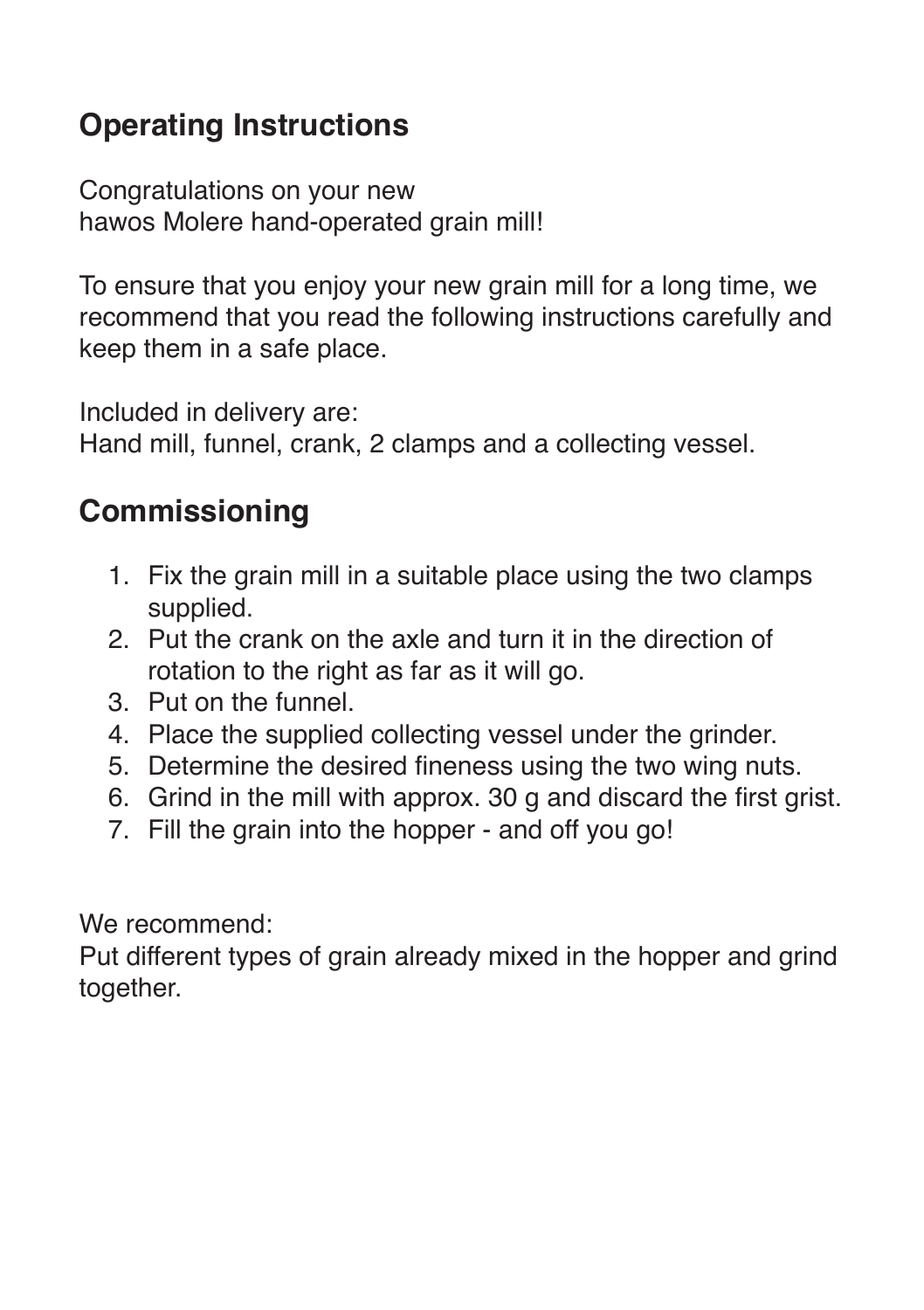#### **What can be ground?**

Basically, all dry grains can be ground to the desired fineness. Seeds containing oil can be ground mixed with wheat or spelt. The fineness of the flour can be adjusted by the wing nuts. The plate attached under the grinding stone can be bent slightly forward for better flour guidance.

#### **Cleaning and care:**

hawos hand mill Molere is made of solid beech wood that can occasionally be maintained with a commercial vegetable oil. The grinding stones made of corundum/ceramic can be brushed off with a brush.

The grinding shaft has two bearings and is permanently lubricated; it does not require any special care.

If you need to take a longer break from grinding, the hand mill can be dismantled for cleaning.

To do this, tighten the wing nuts so that the grinding stones block. Then turn the crank to the left, unscrew the wing nuts completely and pull off the front part.

Clean the stone surfaces with a hard brush.

Reassemble in reverse order

(do not forget the washers).

Clean the hand mill dry only!